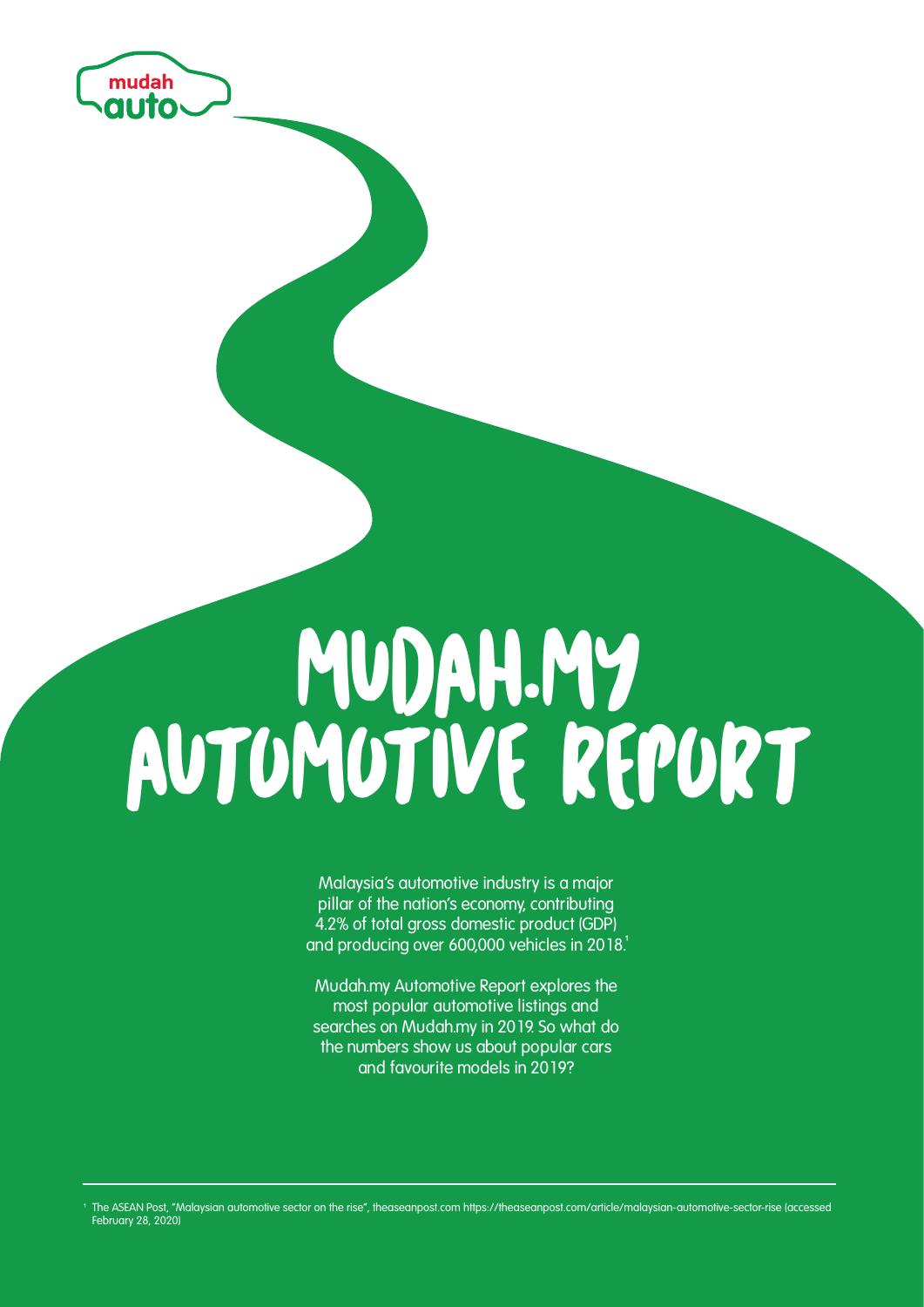#### **METHODOLOGY**

**Mudah.my Automotive Report is based on data for listings in the category 'Vehicles' in the period from January-October 2019. Search results represent the top searches by volume for unique identifier keywords during this period. Listings relates to vehicles listed by volume for identified keywords during this period. All data included in this report is compiled from Mudah.my's analysis of internal listings unless otherwise cited.**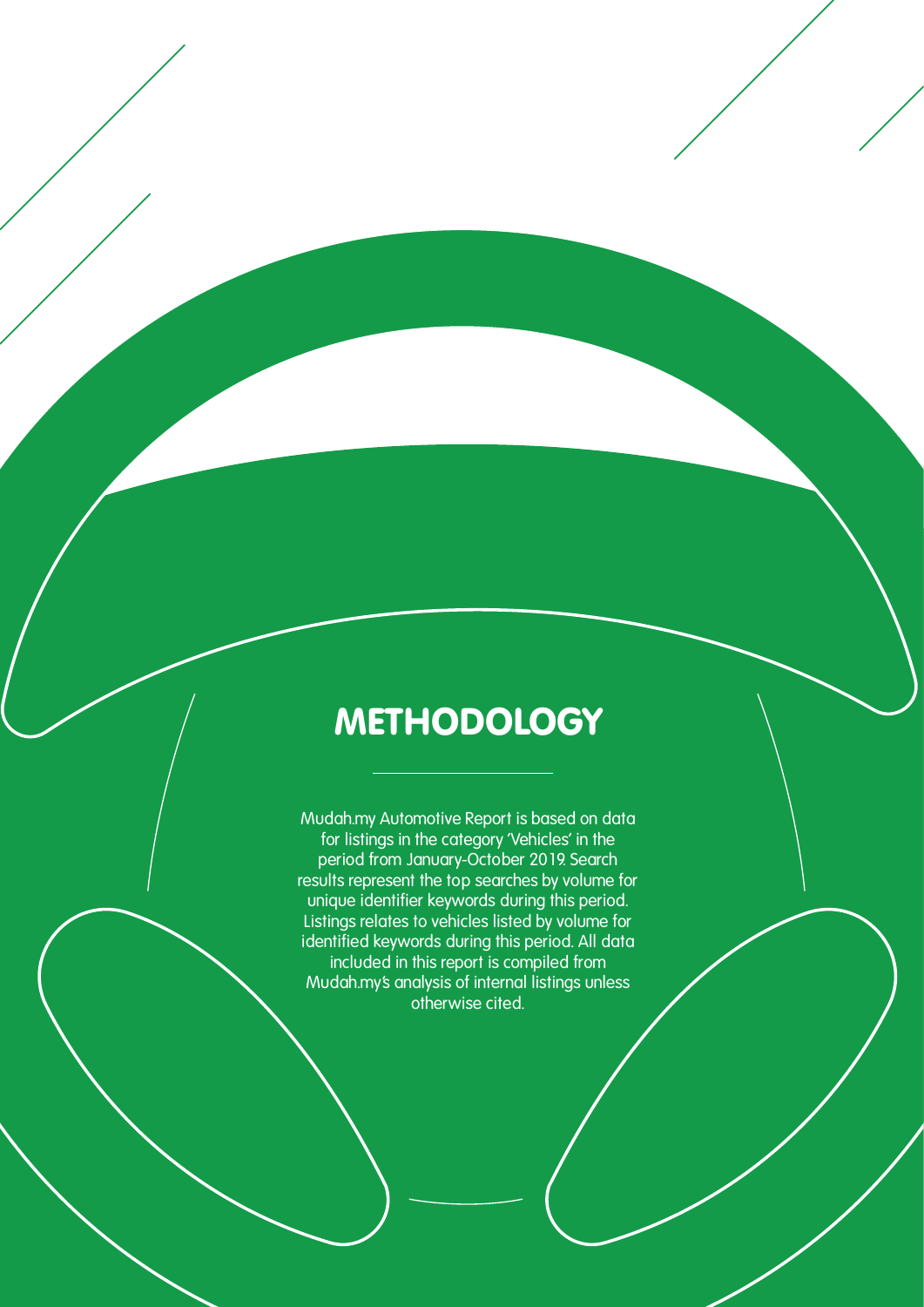## Top 5 Most Listed Cars





**When it comes to popular, people like to keep it local. Perodua and Proton are top of the class for popular car models listed on Mudah.my, proudly taking the top three spots on the table.**

**The Perodua Myvi is the most popular automobile on Mudah.my, with the much-loved Proton Wira and Proton Saga taking their places in second and third place respectively.**

**The Toyota Vellfire and Honda Civic take fourth and fifth spot, showing how Japanese ingenuity is challenging for a position in Malaysia's automobile market.** 

#### Top 5 Most Searched Cars

**Mudah.my's analysis shows that local popularity is holding strong in popular car searches. The Perodua Myvi and Proton Wira take the top two spots for frequently searched car models. That echoes their number one and number two spot on our car model listings.**

**Coming in at number three is the Perodua Kancil, an intriguing addition to our list. Did you know the quirky little Kancil celebrated its 25th birthday in 2019?**



**Toyota takes both fourth and fifth place in popular searches, with the Japanese brand's Vios in fourth, and Hilux coming up in fifth.**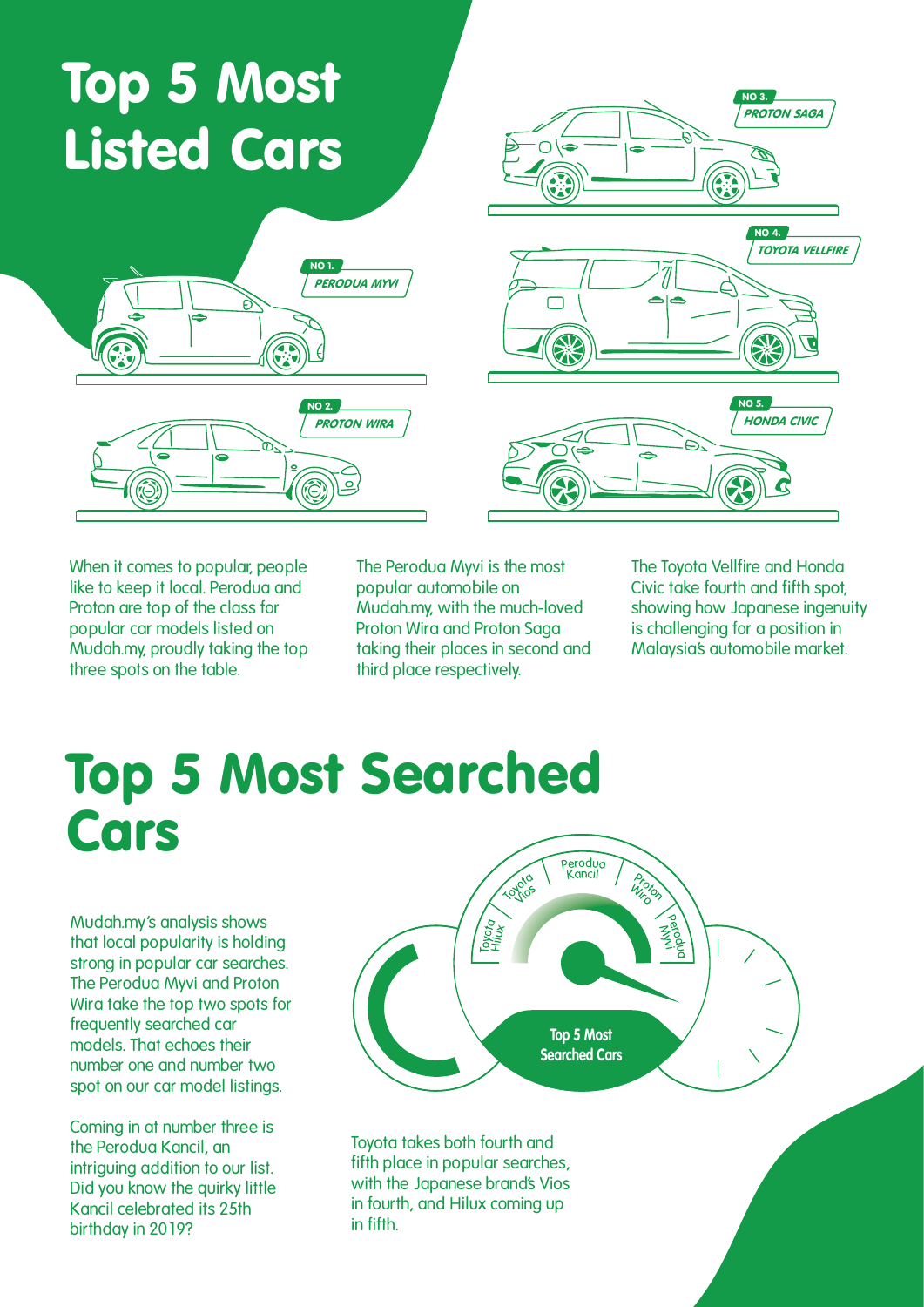#### Most Listed Foreign Car Models



**Japanese brands have demonstrated notable penetration of Malaysia's automobile market as evidenced by Mudah.my search results. That brand recognition is likely to be further enhanced with Japanese car brand Daihatsu Motor Co. Ltdset to provide advanced technical support to Malaysia's new national car project, due to debut in 2021.** 

**The fondness for Mercedes Benz and BMW by Malaysian consumers tells a story of another trusted relationship in Mudah.my listings. These two brands sold a combined total of almost 20,000 vehicles in Malaysia in 2019.**

**Toyota takes top spot in our popular listings for foreign car models, with Honda in second place. That's an interesting contrast to overall brand sales figures for 2019, which saw 69,000 Toyota vehicles sold in Malaysia compared to over 85,000 Honda models.**

### Most Searched Foreign Car Models



**Toyota takes three of the top five spots in the most searched foreign car models, with the Vios and Hilux taking first and second place respectively. The Honda Civic comes into the mix in third place followed by the BMW, with the latter showing a focus on the brand rather than a specific model. Lastly, we have the Toyota Estima which comes in fifth.**

Kumar, P Prem, Nikkei Asian Review, "Daihatsu named technology partner for Malaysia's next national car", asia.nikkei.com. https://asia.nikkei.com/Business/Automobiles/Daihatsu-named-technology-partner-for-Malaysia-s-next-national-car (accessed February 28, 2020)

<sup>3</sup> Malaysian Automotive Association, "MARKET REVIEW FOR 2019 AND OUTLOOK FOR 2020", Maa.org.my. http://www.maa.org.my/pdf/Market\_Review\_2019.pdf (accessed February 28, 2020)